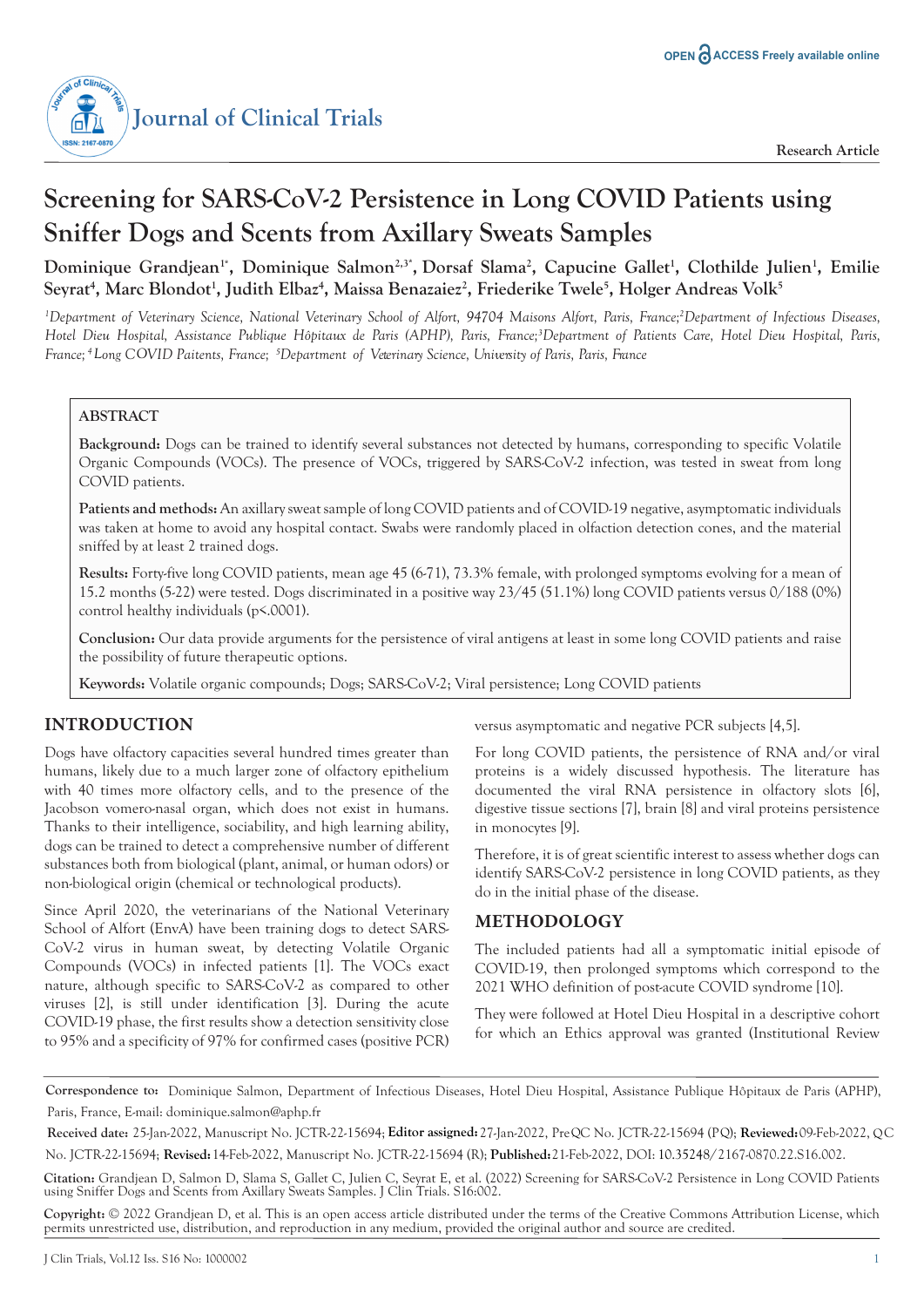Board of Mondor, Creteil, France, IRB 00011558, Approval number 2020-088).

Patients were asked to take an axillary sweat sample at home to avoid any hospital contact and potential parasite odors. Before any shower in the morning, the patients had to apply a sterile surgical swab under each armpit for 5 minutes, slip it into a freezer bag and send it after sealing it by mail. Controls, recruited by EnvA, were asymptomatic individuals with a negative PCR prior to the testing, without previous history of COVID or recent contact with a confirmed case.

At EnvA, swabs were placed in a glass container in an olfaction detection cone according to the Nosaïs procedure (Figure 1), [1,4]. Each case to be checked was randomly placed with 4 negative swabs from control individuals in 5 different cones. The material was sniffed by 2 different dogs trained and validated to sniff and discriminate positive samples for SARS-CoV-2. The dog and his handler were both blinded to the long COVID sample location.

The included patients had all a symptomatic initial episode of COVID-19, then prolonged symptoms which correspond to the 2021 WHO definition of post-acute COVID syndrome [10].

They were followed at Hotel Dieu Hospital in a descriptive cohort for which an Ethics approval was granted (Institutional Review Board of Mondor, Creteil, France, IRB 00011558, Approval number 2020-088).

Patients were asked to take an axillary sweat sample at home to avoid any hospital contact and potential parasite odors. Before any shower in the morning, the patients had to apply a sterile surgical swab under each armpit for 5 minutes, slip it into a freezer bag and send it after sealing it by mail. Controls, recruited by EnvA, were asymptomatic individuals with a negative PCR prior to the testing, without previous history of COVID or recent contact with a confirmed case.

At EnvA, swabs were placed in a glass container in an olfaction detection cone according to the Nosaïs procedure (Figure 1), [1,4]. Each case to be checked was randomly placed with 4 negative swabs from control individuals in 5 different cones. The material was sniffed by 2 different dogs trained and validated to sniff and discriminate positive samples for SARS-CoV-2. The dog and his handler were both blinded to the long COVID sample location.

### **RESULTS**

### **Characteristics of the population**

Between May and October 2021, 45 Long COVID patients sent their samples to EnvA. Average age was 45 (6-71) and 73.3% were female. No patient had been admitted in intensive care unit during the acute phase.

Prolonged symptoms had been evolving for an average of 15.2 months (range: 5-22). Main symptoms of prolonged phase were intense fatigue (n=37, 82.2%), neurocognitive disorders such as concentration and attention difficulties, immediate memory loss (n=24, 53.3%), myalgias/arthralgias (n=22, 48.9%), cardiopulmonary symptoms (dyspnea, cough, chest pain, palpitations) (n=21, 46.7%), digestive symptoms (diarrhea, abdominal pain, reflux, gastroparesis) (n=18, 40.0%), ENT disorders (hyposmia, parosmia, tinnitus, nasal obstruction, inflammatory tongue, dysphonia, sinusitis) (n=18, 40.0%) in Table 1. 11 (24.4) patients had at least one positive SARS-CoV-2 serology before any vaccination, 29 (64.4%) had a negative SARS-CoV-2 serology and 5 (11.1%) had no serology results.



**Figure 1:** Dog sniffing setting: A handler is responsible of for the guidance of the dog. The sniffing cone helps the dog sniff the scent of the samples put inside glass containers, which are held in empty boxes.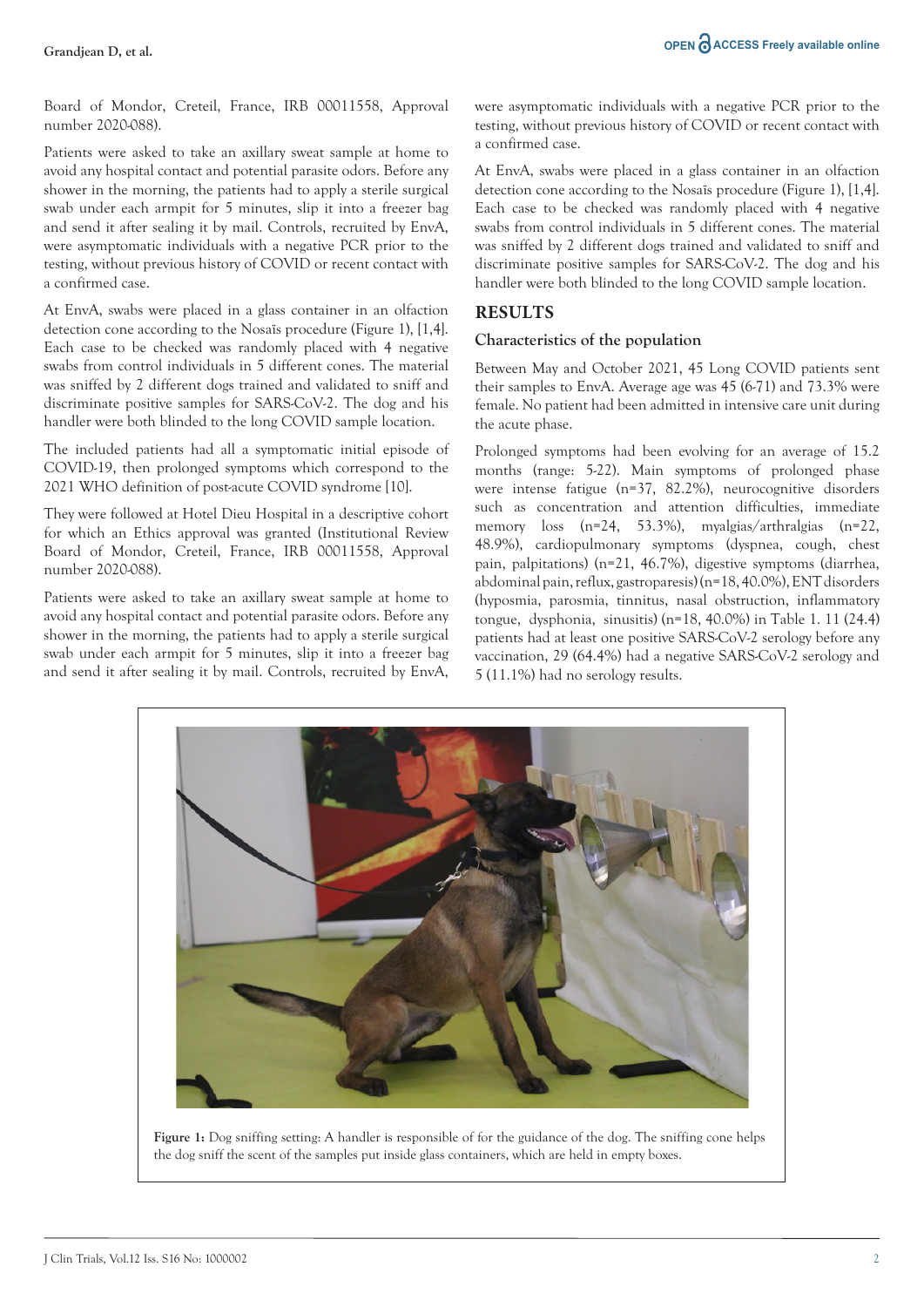### **Grandjean D, et al.**

## **OPEN ACCESS Freely available online**

**Table 1:** Characteristics of the Long COVID patients included in the study and results of Volatile Organic Compounds (VOCS) detection.

| $\mathrm{N}^\circ$       | Sex                       | Long COVID symptoms at the time of sweat samples<br>collection                                                                                                                                                                      | Date<br>of initial<br><b>COVID</b><br>infection | Delay between initial<br>COVID infection<br>and VOCs detection<br>(months) | Volatile organic<br>compounds (VOCs)<br>detection results | SARS CoV-2<br>serology results |
|--------------------------|---------------------------|-------------------------------------------------------------------------------------------------------------------------------------------------------------------------------------------------------------------------------------|-------------------------------------------------|----------------------------------------------------------------------------|-----------------------------------------------------------|--------------------------------|
| 1                        | $\boldsymbol{\mathrm{F}}$ | Sinusitis, digestive pain, headaches, fatigue, cough,<br>shivering                                                                                                                                                                  | Mar-20                                          | 14                                                                         | <b>POSITIVE</b>                                           | <b>NEG</b>                     |
| $\mathfrak{2}$           | $\mathbf{F}$              | Brain fog, headaches, phantosmia, myalgia, ocular<br>troubles, digestive pain                                                                                                                                                       | Mar-20                                          | 15                                                                         | <b>POSITIVE</b>                                           | <b>NEG</b>                     |
| 3                        | M                         | Fever, headaches, bone pain, ocular inflammation,<br>eczema,                                                                                                                                                                        | Mar-20                                          | 15                                                                         | <b>POSITIVE</b>                                           | <b>NEG</b>                     |
| 4                        | $\mathbf{F}$              | Fever, fatigue, bone and muscle pain, digestive pain,<br>urinary disorders, headaches, visual hallucinations                                                                                                                        | Mar-20                                          | 15                                                                         | <b>POSITIVE</b>                                           | <b>NEG</b>                     |
| 5                        | F                         | Fatigue, myalgia, dyspnea, brain fog, dizziness                                                                                                                                                                                     | Oct-20                                          | 8                                                                          | <b>NEGATIVE</b>                                           | POS                            |
| 6                        | M                         | Brain fog, dizziness, myalgia, dyspnea, stuffy nose                                                                                                                                                                                 | Apr- $20$                                       | 14                                                                         | <b>NEGATIVE</b>                                           | POS                            |
| $\overline{\mathcal{U}}$ | F                         | Fatigue, dizziness, arthralgia, dyspnea, contractures                                                                                                                                                                               | Dec-19                                          | 18                                                                         | <b>POSITIVE</b>                                           | <b>NEG</b>                     |
| 8                        | F                         | Brain fog, fatigue, dizziness, tremor, chest oppression,<br>palpitations, visual and ENT disturbances                                                                                                                               | Mar-20                                          | 16                                                                         | <b>POSITIVE</b>                                           | <b>NEG</b>                     |
| 9                        | $\rm F$                   | Fatigue, memory loss, palpitations, postprandial cough,<br>loss of appetite                                                                                                                                                         | Aug-20                                          | 11                                                                         | <b>POSITIVE</b>                                           | <b>NEG</b>                     |
| 10                       | F                         | Apex orbital mass, concentration disorders, dizziness,<br>paresthesia, anosmia, palpitations, fatigue                                                                                                                               | Mar-20                                          | 16                                                                         | <b>POSITIVE</b>                                           | <b>NEG</b>                     |
| 11                       | F                         | Digestive disorders, fasciculations, tremors, stuffy nose,<br>dyspnea, thoracic pain, visual disorders, chills, ageusia,<br>myalgia                                                                                                 | Mar-20                                          | 16                                                                         | <b>POSITIVE</b>                                           | <b>NEG</b>                     |
| 12                       | M                         | Fatigue, memory loss, attention and sleep disorders,<br>myalgia, anosmia, digestive disorders                                                                                                                                       | Mar-20                                          | 16                                                                         | <b>POSITIVE</b>                                           | <b>NEG</b>                     |
| 13                       | F                         | Myalgia, burning sensations, nausea, vomiting,<br>dizziness, venous dilatations, temperature changes                                                                                                                                | Mar-20                                          | 16                                                                         | <b>POSITIVE</b>                                           | <b>NEG</b>                     |
| 14                       | M                         | Fatigue, body aches, attention disorders, swollen<br>tongue, sweats, reflux, irritability                                                                                                                                           | Mar-20                                          | 16                                                                         | <b>NEGATIVE</b>                                           | <b>NEG</b>                     |
| 14                       | M                         | Fatigue, body aches, attention disorders, swollen<br>tongue, sweats, reflux, irritability                                                                                                                                           | Mar-20                                          | 16                                                                         | <b>NEGATIVE</b>                                           | <b>NEG</b>                     |
| 15                       | M                         | Fatigue, fasciculations, tinnitus, nausea, sleep disorders                                                                                                                                                                          | Mar-20                                          | 16                                                                         | <b>NEGATIVE</b>                                           | <b>NEG</b>                     |
| 16                       | F                         | Pericarditis, brain fog, burning eyes, vision loss,<br>hematomas, desquamation, nausea vomiting,<br>neuropathy, fatigue, myalgia, stuffy nose                                                                                       | Feb-20                                          | 17                                                                         | <b>POSITIVE</b>                                           | <b>NEG</b>                     |
| $17\,$                   | F                         | Fatigue, stuffy nose, hyposmia, lymphangitis, myalgia,<br>arthralgia, back burns, livedo                                                                                                                                            | Mar-20                                          | 16                                                                         | <b>POSITIVE</b>                                           | <b>NEG</b>                     |
| $18\,$                   | F                         | Fatigue, paresthesia, headaches, thoracic pain,<br>tachycardia, anxiety                                                                                                                                                             | Mar-20                                          | 16                                                                         | <b>NEGATIVE</b>                                           | <b>NEG</b>                     |
| 19                       | $\rm F$                   | Fatigue, concentration disorders, loss of weight and<br>appetite, anxiety                                                                                                                                                           | Feb-20                                          | 17                                                                         | <b>NEGATIVE</b>                                           | <b>NEG</b>                     |
| 20                       | $\mathbf F$               | Odynophagia, periorbital pain, nausea, permanent<br>cough, dysphonia, gastroparesis, urination disorders                                                                                                                            | Feb-20                                          | 17                                                                         | <b>NEGATIVE</b>                                           | <b>NEG</b>                     |
| 21                       | M                         | Fatigue, myalgias, weight loss, concentration and<br>memory disorders, tremors, muscular weakness, visual<br>loss, hematomas                                                                                                        | Nov-20                                          | 9                                                                          | <b>POSITIVE</b>                                           | ${\rm NEG}$                    |
| 22                       | F                         | Fatigue, chills, myalgias, vertigos, neuropathy, tremors,<br>dysphonia, tachycardia, odynophagia, blurred vision,<br>rash                                                                                                           | Mar-20                                          | 19                                                                         | <b>POSITIVE</b>                                           | <b>NEG</b>                     |
| 23                       | F                         | Fatigue, arthro-myalgia, chills, fever, headaches, vertigo,<br>paresthesia, neuropathy, memory troubles, urination<br>disorders, dyspnea, palpitations, dysphonia, rhinorrhea,<br>otalgia, venous inflammation, digestive disorders | Sep-20                                          | 13                                                                         | <b>POSITIVE</b>                                           | <b>NEG</b>                     |
| 24                       | F                         | Fatigue, brain fog, insomnia, dyspnea, myalgia,<br>arthralgia, abdominal pain, weight gain                                                                                                                                          | Feb-20                                          | 17                                                                         | <b>POSITIVE</b>                                           | POS                            |
| 25                       | F                         | Fatigue, abdominal pain, insomnia, palpitations, sweats                                                                                                                                                                             | Mar-20                                          | 16                                                                         | <b>NEGATIVE</b>                                           | POS                            |
| 26                       | F                         | Fatigue, tremors, headaches, brain fog, insomnia                                                                                                                                                                                    | Mar-20                                          | 16                                                                         | <b>POSITIVE</b>                                           | POS                            |
| 27                       | M                         | Fatigue, visual disorders                                                                                                                                                                                                           | Dec-20                                          | 7                                                                          | <b>POSITIVE</b>                                           |                                |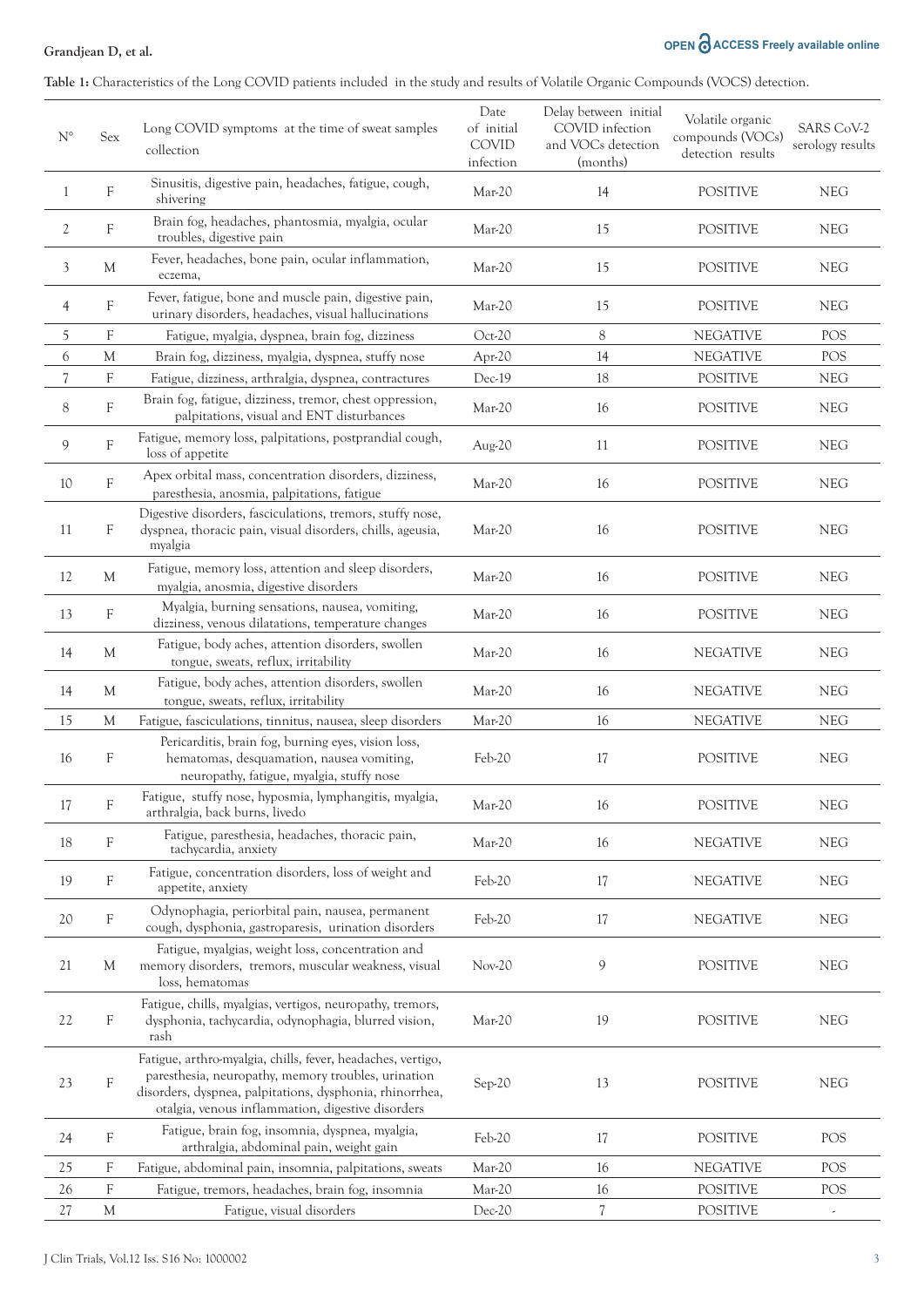### **OPEN ACCESS Freely available online**

| 28 | F            | Fatigue, dyspnea, visual disorders                                                                                                                           | Dec-20   | $\overline{\mathcal{U}}$ | <b>POSITIVE</b> |            |
|----|--------------|--------------------------------------------------------------------------------------------------------------------------------------------------------------|----------|--------------------------|-----------------|------------|
| 29 | M            | Fatigue, brain fog                                                                                                                                           | Mar-20   | 16                       | <b>NEGATIVE</b> | <b>NEG</b> |
| 30 | F            | Pericarditis, myalgia, arthralgia, fatigue, brain fog                                                                                                        | Mar-20   | 16                       | <b>NEGATIVE</b> | <b>NEG</b> |
| 31 | F            | Fatigue, dyspnea, digestive disorders, brain fog,<br>dysautonomia                                                                                            | Mar-20   | 16                       | <b>NEGATIVE</b> | <b>NEG</b> |
| 32 | F            | Fatigue, myalgia, insomia, sweats                                                                                                                            | Mar-20   | 16                       | <b>NEGATIVE</b> | <b>NEG</b> |
| 33 | M            | Fatigue, reflux, ENT inflammation, livedo                                                                                                                    | Mar-20   | 16                       | <b>NEGATIVE</b> | <b>NEG</b> |
| 34 | $\mathbf{M}$ | Fatigue, tachycardia, thoracic pain, arthralgia, gastric<br>pain                                                                                             | Sep-20   | 10                       | <b>NEGATIVE</b> | POS        |
| 35 | $\mathbf F$  | Fatigue, digestive disorders, chills, cutaneous disorders,<br>vertigos, brain fog                                                                            | Mar-20   | 16                       | <b>NEGATIVE</b> | <b>NEG</b> |
| 36 | F            | Brain fog, fatigue, cutaneous burning, weight loss                                                                                                           | Mar-20   | 16                       | <b>NEGATIVE</b> | POS        |
| 37 | F            | Brain fog, headaches, vertigos, fatigue, tachycardia,<br>thoracic pain, digestive disorders, visual disorders,<br>pains, lymphangitis, fatigue, dysautonomia | Mar-20   | 17                       | <b>NEGATIVE</b> | <b>NEG</b> |
| 38 | $\mathbf{M}$ | Muscular spasms, thoracic pain, skin burn, tongue<br>inflammation, nausea                                                                                    | Mar-20   | 16                       | <b>NEGATIVE</b> | POS        |
| 39 | F            | Fatigue, arthromyalgia, brain fog, vertigos, dyspnea,<br>thoracic pain, palpitations, rhinorrhea, visual disorders,<br>digestive disorders                   | Mar-20   | 16                       | <b>NEGATIVE</b> |            |
| 40 | F            | Fatigue, brain fog, tremors, insomnia, cough, dyspnea,<br>reflux, digestive disorders, anosmia                                                               | Mar-20   | 19                       | <b>POSITIVE</b> | POS        |
| 41 | F            | Fatigue, digestive disorders, reflux, brain fog, anosmia,<br>myalgias, visual disorders, tinnitus, otalgia, pruritus                                         | Mar-20   | 19                       | <b>POSITIVE</b> | POS        |
| 42 | $\rm F$      | Fatigue, arthromyalgias, brain fog, paresthesia,<br>headaches, depression, dyspnea, dysosmia                                                                 | Mar-20   | 19                       | <b>NEGATIVE</b> | POS        |
| 43 | М            | Fatigue, arthralgias, thoracic pain, dyspnea, aphonia,<br>brain fog, paresthesias, dysautonomia, pruritus, digestive<br>disorders, brain fog                 | $Dec-19$ | 22                       | <b>NEGATIVE</b> | <b>NEG</b> |
| 44 | F            | Tremors, paresthesias, dizziness, cerebellum syndrome,<br>visual disorders, myalgia, dyspnea                                                                 | $Nov-20$ | 12                       | <b>NEGATIVE</b> |            |
| 45 | F            | Arthromyalgias, brain fog, paresthesias, digestive<br>disorders, fatigue                                                                                     | Apr-21   | 5                        | <b>POSITIVE</b> |            |

### **Dog discrimination**

23 long COVID samples out of 45 (51.1%), were discriminated in a positive way while none out of 188 (0%), was discriminated among control samples (p<.0001). There was no significant difference in the rate of positive discrimination between subjects with a positive SARS-CoV-2 serology (4/11, 36.4%) and those with a negative serology (16/29, 55.2%), (p=0.478).

### **DISCUSSION**

This study, performed in Long COVID patients, shows for the first time that dogs can detect Volatile Organic Compounds (VOCs) up to 1.5 year after the initial phase of COVID-19. These results strongly suggest that SARS-CoV-2 may persist at least in some Long COVID patients. Furthermore, they show that dogs can detect VOCs in some patients with a negative SARS-CoV-2 serology.

During the acute initial phase of COVID-19, the performance of canine SARS-CoV-2 detection was shown to be excellent. A first study was performed in Recife, Brazil, in which 100 hundred volunteers with COVID-like symptoms participated, and both axillary sweat samples for dog detection and nasopharynx/ oropharynx swabs for qPCR were collected. Two dogs, previously trained, detected 97.4% of the sweat samples positive with COVID-19 PCR, including a false-negative qPCR-test, the positive predictive value was 100% and the negative predictive value was 98.2% [4]. A second study was conducted in Lebanon in 256 patients with a proven COVID-19 (PCR positive) and in 203 PCR

negative and asymptomatic subjects. Sweat samples were obtained within the 24 hours of the PCR testing and independently tested by two dogs. This detection by dogs showed a sensitivity of 100% and a specificity of 98.6% [5].

In this study with long COVID patients, it is difficult to interpret negative discriminations as the sample quality taken at home may have varied, and postal delays may have altered the preservation. Therefore, the sensitivity of canine olfactory test might be underestimated. Nevertheless, in this study, the specificity of SARS-CoV-2 olfactory detection by dogs is strikingly high, like in previous studies [4,5].

Interestingly, the finding that trained dogs can discriminate sweats in long COVID patients corroborates the previous cases of persistence of SARS-CoV-2 RNA and/or antigens, documented in the literature for long Covid patients [6-9]. Up to date, it had not been demonstrated whether it corresponds to the replicative virus or not. This canine detection test, with detection of VOCs, supports the hypothesis that the virus is still actively replicating. Indeed, the nature of these VOCs is currently being identified by several international laboratories in different countries. The training of the dogs now includes the uses of lures-produced by Pasteur Institute (Paris, France)- that are under validation by several international teams (ongoing publications). These lures are derived from supernatants of inactivated SARS-CoV-2 viral cultures, treated with trypsin, containing both viral proteins and volatile compounds, that dogs learn to discriminate.